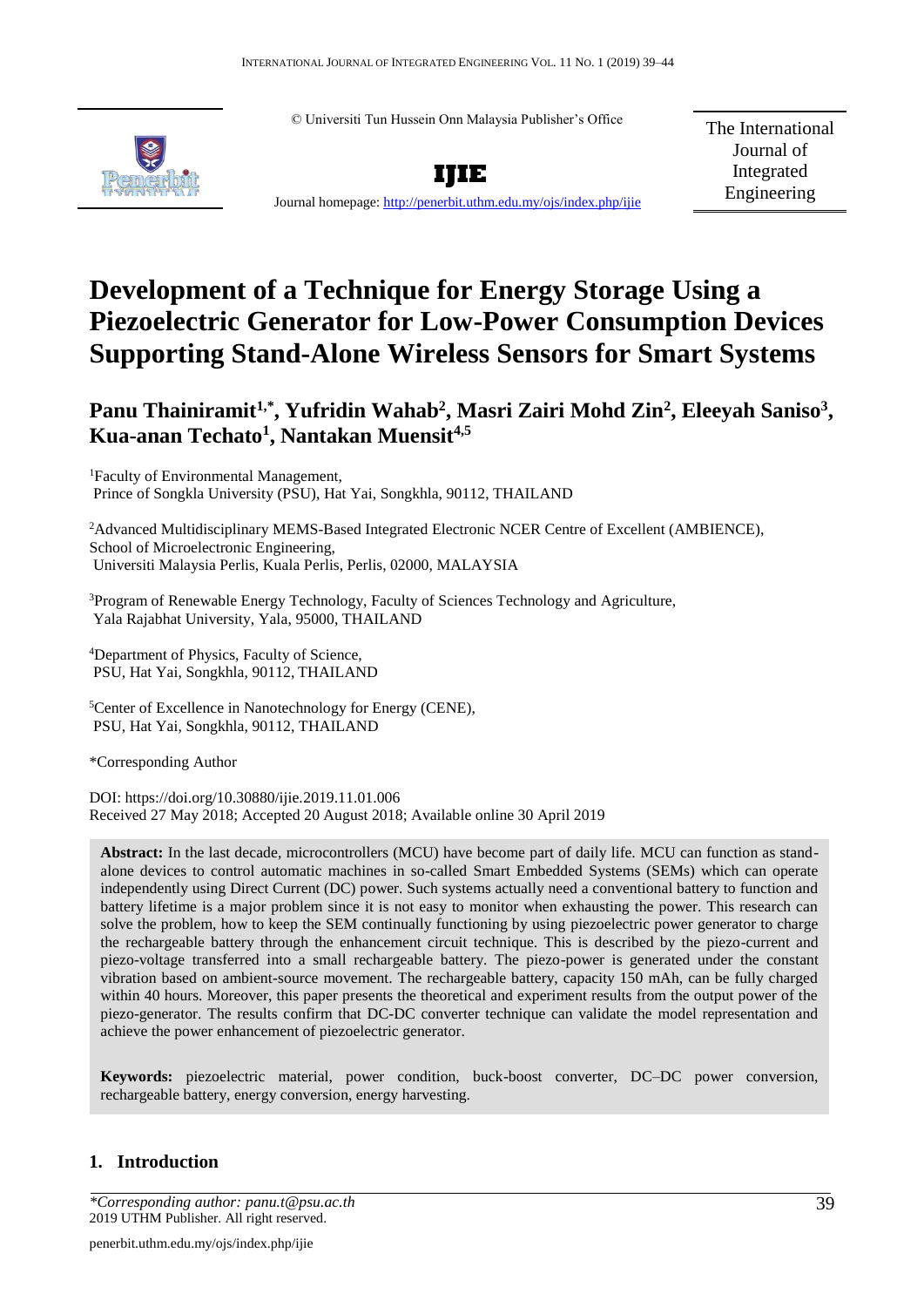The idea that piezoelectric materials to be able to convert mechanical energy into electrical energy by external mechanical force is not recently new but, in practice, piezoelectric generators produce extremely low power with the energy range usually around a milliwatt or below (Shenck & Paradiso, 2001; Thainiramit, 2013). The main consideration in using piezoelectric materials is their mechanical properties and their ability to produce electric power. Ceramic materials, for instance, accept large stresses but their strains are very small. However, piezo-ceramics are able to operate at low mechanical frequencies and it is possible to use these materials effectively at ambient mechanical vibrations in the range of 1 to 100 Hz (Roundy, Wright, & Rabaey, 2003).

Recent developments in wearable electronics and wireless systems require more energy and use conventional batteries, rechargeable batteries and super-capacitors to store electrical energy and to maintain a reserve power capacity in case of an emergency. An electrical technique using a DC-DC converter was presented by Ottman *et al.* (Ottman, Hofmann, Bhatt, & Lesieutre, 2002; Ottman, Hofmann, & Lesieutre, 2002), using a buck converter to charge a rechargeable battery. Moreover, this technique used a switching regulator principle which can match the impedance of the load resistance within the rechargeable battery (Hart, 2011).

This paper is focused on power optimization from vibration and the proposed technique. These are implemented by employing the direct force excitation. Power optimization is achieved by an electromechanical device using as a DC generator (Guyomar, Badel, Lefeuvre, & Richard, 2005). The circuit interface employs a buck-boost DC-DC converter and the power is generated from this circuit interface using its switching mechanism. The power output from a theoretical prediction based on the charging state of a specific rechargeable battery was validated by experimental results. The paper presents graphs illustrating the characteristics of the charging state to confirm that the battery can be fully charged using the piezoelectric generator.

#### **2. Piezoelectric Generator**

According to the IEEE standards relating to piezoelectricity, the piezoelectric equations can be written as:

$$
\begin{cases}\nT = cS - eE \\
D = eS + \varepsilon E\n\end{cases}
$$
\n(1)

where *T* is the stress, and *S* is the strain. *E* is the electric field, and *D* is the electrical induction.  $\varepsilon$  is the clamped permittivity, and *e* is the piezoelectric coefficient.

The piezoelectric generator equations (2) can be linked to the mechanical variables  $(y, F_P)$ . The electrical variables (*I*, *V*) can thus be rewritten into the consideration motion as (Roundy, Wright, & Pister, 2002):

$$
\begin{cases}\nF_p = K_E y + \alpha V \\
I = \alpha \ y - C_p V\n\end{cases}
$$
\n(2)

Where  $F_P$  is the piezoelectric restoring force, and *I* is the piezoelectric current. These two variables are under *y*, which is the vibration direction.  $C_P$  is the material capacitance related to the  $\alpha$ , which is the applied force, and  $K_E$  is the stiffness of the piezo-element.

Electrical power *P* is produced by the piezo-generator through sinusoidal excitation, which is a steady-state operation. The displacement of the structure at the operation frequency  $\omega_0$  is the constant magnitude  $F_{M,Yconst}$ . The power output equation is given below in (3). This equation shows that the power output from piezo-generator is related to the load resistance and the figure of merit (FoM), where FoM =  $(k_t)^2Q_{str}$ . The electromechanical coupling factor  $(k_t)^2$ corresponds to the material's conversion property and the structural quality factor *Qstr* is the harvested structure property corresponding to the structural vibration capturing the available mechanical energy.

$$
P = \frac{F_{M, Y_{const}}^2}{\left(C + \left(2R\alpha^2 / \left(RC_p\omega_0 + (\pi/2)\right)^2\right)\right)^2 \left((\pi/2) + RC_p\omega_0\right)^2}
$$
(3)

The output power thus resulting is presented in Fig. 1 which summarizes the normalized power variation as a function of the normalized load resistance and as a function of varied FoM parameters. Infrequently operation, the generated power is proportional to the magnitude of the piezo-generator depended on the value of the load resistance *R*. The load resistance maximizes the power at two peaks of the optimum resistance value depended on the FoM.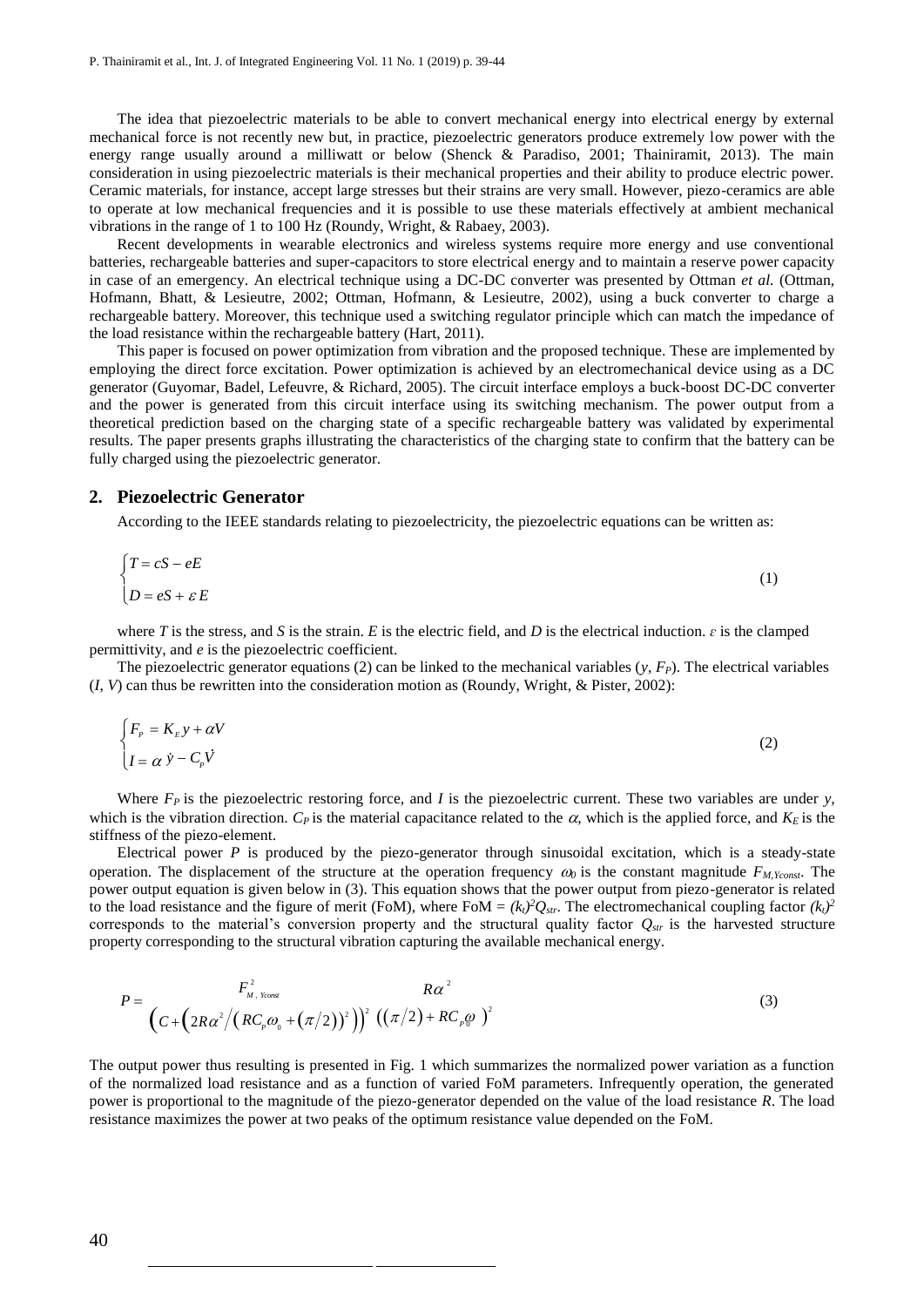

**Fig 1. - Normalized power as a function of the normalized resistance and the FoM at the operation frequency of the harvested structure.**

#### **3. Power Optimization Technique**

Based on the model presented in the previous section, the power of a piezo-generator is strongly dependent on the load resistance. The power is at a maximum for one or two matching optimum loads. The FoM needs to be greater than 2 in order to charge a rechargeable battery (Sodano, Park, Leo, & Inman, 2005). The values are determined by the piezo-generator based on its electromechanical characteristics and depending on the particular vibration frequency of the ambient excitation source (Guyomar et al., 2005; Rakbamrung et al., 2010).

The piezo-generator is a simple cantilever beam formed from the piezoelectric material. The beam structure can capture ambient vibration sources based on their resonance frequencies, and the operating frequency is defined at around the near resonance. Therefore, the beam structure is able to produce the maximum power output and a DC output can be obtained using a rectifier circuit, as shown in Fig. 2.



**Fig. 2. – Schematic of this circuit interface for charging the rechargeable battery using the piezoelectric material as a generator.**

Generally, the maximum electrical power from the single piezoelectric generator is unable to charge a rechargeable battery, even when the piezo-voltage is higher than the battery voltage (Hart, 2011; Thainiramit, 2013). To solve this problem, a buck-boost circuit is applied. This paper presents the output power *P* of an experimental investigation employing the Continuous Current Mode (CCM), and the relevant parameters of the Discontinuous Current Mode (DCM) can be derived from the CCM. The CCM can be implemented in the piezo-electric parameters based on the electrical threshold condition with both minimum current and inductor size as well as load resistance related to the output power.

#### **3.1 Harvesting Circuit Technique**

The schematic of the buck-boost circuit is presented in Fig. 3 as only simple components following the circuit principle. This figure is shown that operation states of its current transfer are very crucial property, which is represented by the inductor current *IL*. This technique is able to be isolated completely between input and output within different both sides.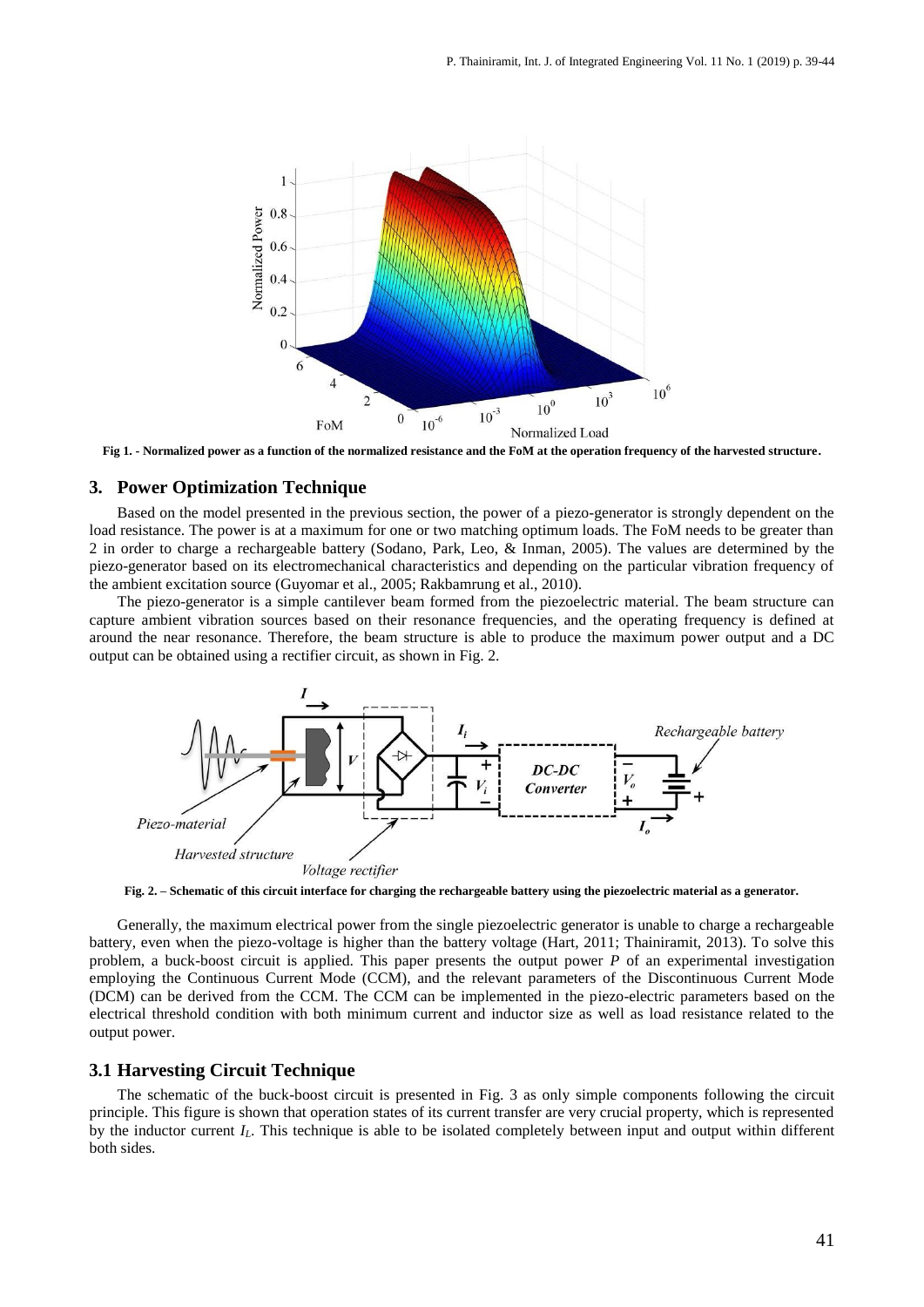

**Fig. 3. – Buck-boost converter circuit.**

The State 1 of the CCM corresponding to the charging process of the inductor *L* will be activated by pulse control unit connected to the switch *Sw* by conditions of the duty-ratio  $\delta(\delta)$  denotes that the circuit is closed, the switch turns on  $T_{on}$ . (*1-* $\delta$ ) denotes that the circuit is opened, the switch turns off  $T_{off}$ ). The inductor voltage  $V_L$  is defined as a  $V_i$ , which is the piezoelectric voltage *V*. The piezoelectric current *I* can be represented at the same time by the input current  $I_i$  and inductor current *IL*. This current is flowing through the switch *Sw* during the status *Ton*.

After the switch turns off  $T_{off}$ , the load resistance will be applied. In this state, the inductor voltage  $V_L$  is becoming the  $V<sub>o</sub>$ . This output voltage  $V<sub>o</sub>$  is to be the piezoelectric voltage V, which is applied to the load resistance or rechargeable battery in this system. Afterwards, the State 2 of the CCM is completely employed in another side of the converter. The output voltage *Vo* is still drawn to the load from the inductor energy. The diode *Di* is forward biased due to the current direction of the State 2. The smooth capacitor  $C<sub>o</sub>$  should be designed for its output current  $I<sub>o</sub>$  as a low ripple signal. The diode *Di* should be also designed for the high-frequency switching devices as well. Hence, the expression of the output voltage  $V$ <sup>*o*</sup> as a function of the input voltage  $V$ *i* and the duty-ratio  $\delta$  is given by

$$
V = V \left( \frac{\delta}{\delta - 1} \right). \tag{4}
$$

Most applications in which a buck-boost converter may be used within the high power consumption. The output current  $I$ <sup>*o*</sup> of this system related to the diode current  $I$ <sub>*Di*</sub> and the inductor current  $I$ <sub>*L*</sub> is given by

$$
I_{\rho} = I_{L} - I_{N} \tag{5}
$$

If the diode current  $I_{Di}$  reducing to the minimum value is more than or equal zero, the optimum value of the inductor, *Lopt,CCM*, for the CCM can be written by

$$
L_{_{opt,CCM}} > \frac{R(1-\delta)^2}{2f_{_{\rm sw}}}.
$$

Hence, in the case of the DCM, the inductor current may be lower than zero. The optimum value of the inductor, *Lopt,DCM*, for the DCM can be given by

$$
L_{\text{opt,DCM}} \leq \frac{R_{\text{min}} \left(1-\delta\right)^2}{2f_{\text{sw}}}.\tag{7}
$$

In this application, to charge the rechargeable battery can be verified by these designed parameters to implement into the circuit technique. Therefore, the variation of the voltage output  $V<sub>o</sub>$  as a function of the duty-ratio  $\delta$  is able to be defined by this expression,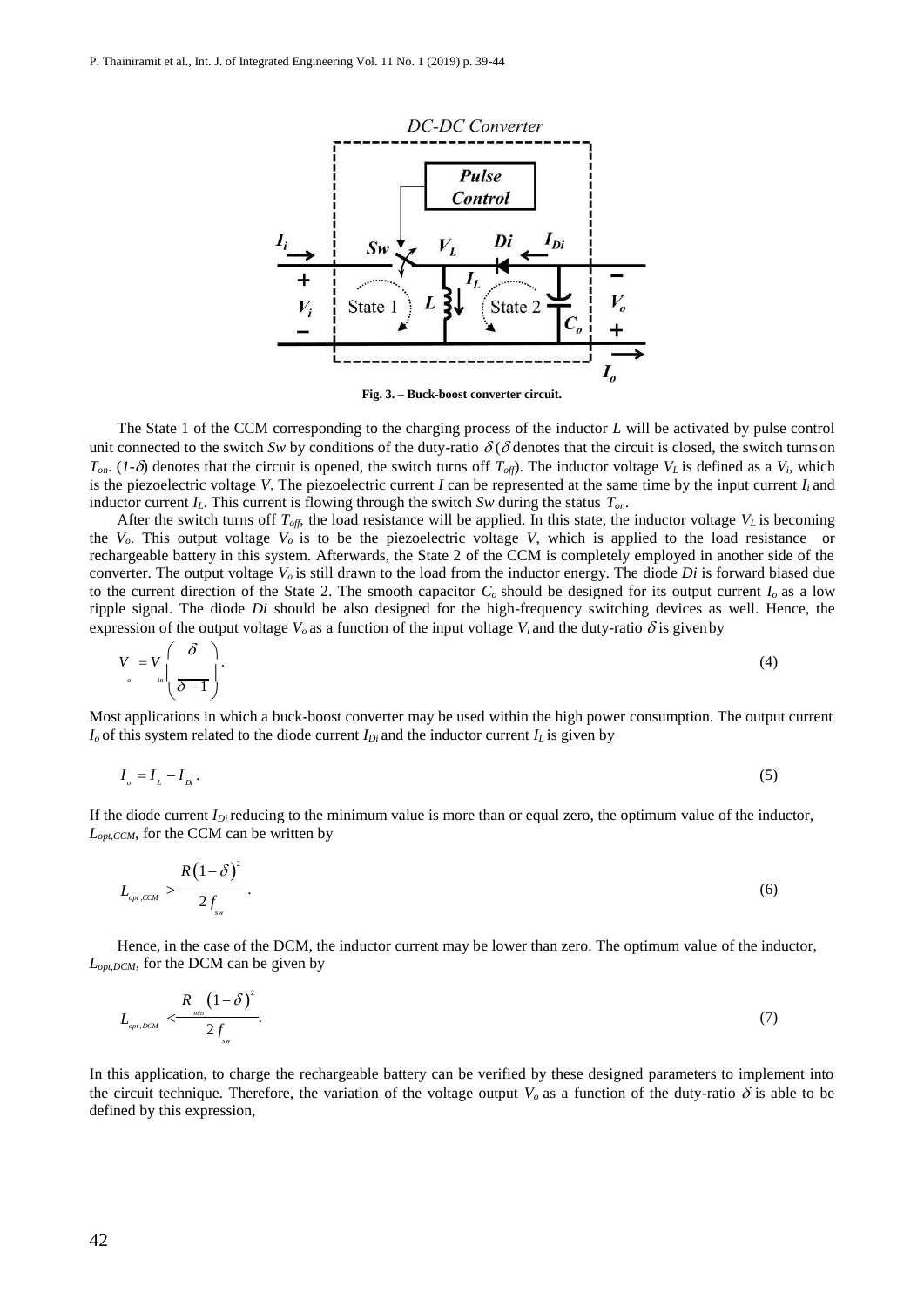$$
\frac{dV_{\rho}}{d\delta} = -V_{i} \sqrt{\frac{R}{2f_{sw}L}} \tag{8}
$$

#### **4. Experimental Result**

This section describes the result of the experiment in terms of the electrical power produced from the buck-boost circuit. This circuit is able to charge a rechargeable battery with an appropriate FoM value. The results confirm that the output is coming from the enhancement technique, which is able to be applied in the high-performance power range and the FoM value greater than 2 was found when using the switching technique, as shown in Fig. 4.



**Fig. 4. – Experimental and theoretical result from harvested power using the DC-DC converter circuit.**

Fig. 5 shows the results in terms of the voltage and current supplied to the rechargeable battery when it is fully charged. This result was obtained under CCM conditions and also followed the minimum-starting-state rule for the charge accumulation into the rechargeable battery.